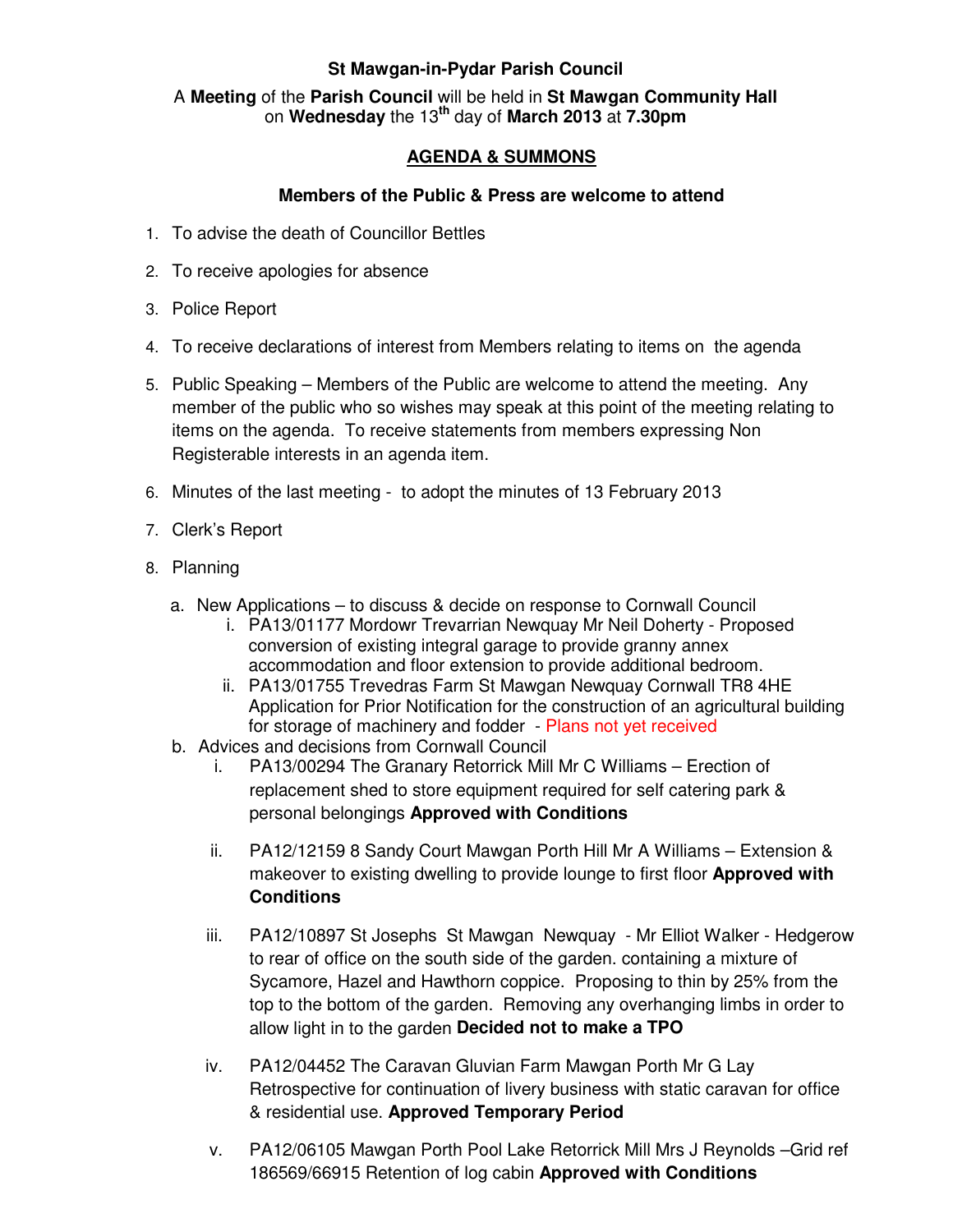- c. To discuss Enforcement Issues To refer any new issues & updates
- 9. Amenity Area
	- a. Working Group Report- None Received
	- b. Playing Field access from pedestrian bridge
		- i. Update on ownership
		- ii. To consider carrying out repairs
	- c. Decommissioning Multiplay Risk Assessment required or employ contractor
- 10. Beach & Environment
	- a. Working Group Report None Received
	- b. Beach Cleaning Easter To consider dates for Mr Farmer to clean beach
- 11. Transport & Rights of Way
	- a. Working Group Report None Received
	- b. Footpath 31 Horse barrier update
	- c. Footpath at Bolingey –To discuss & decide on Badger survey quotation
- 12. Reports to receive reports from meetings
- 13. Town & Parish Council Elections 02 May 2013
	- a. Notice of Election Cornwall Councillor To display
	- b. Notice of Election Town & Parish Councillors –To display
	- c. Candidate Nomination Packs For distribution
- 14. Accounts To approve payment of accounts
- 15. Correspondence for information All circulated
	- a. CC- Town & Parish Newsletter Edition 13 04 March 2013
	- b. CALC The Week Issues 2 & 3
	- c. CRCC –Forestry Commission- Green Connect 3 Event re tree planting & woodlands-02 March 2013
	- d. CRCC The Rural Business Investment Scheme
	- e. CC- Cornwall Together 2 Energy Saving
	- f. SWW- WaterFuture Newsletter February 2013
	- g. CALC- Standards Committee Advert
	- h. Ian Wilson 40seven Ltd- Interim beach survey on behalf of Plymouth Coastal Observatory at Trenance
	- i. CC AONB Annual Forum Saturday 16 March 2013